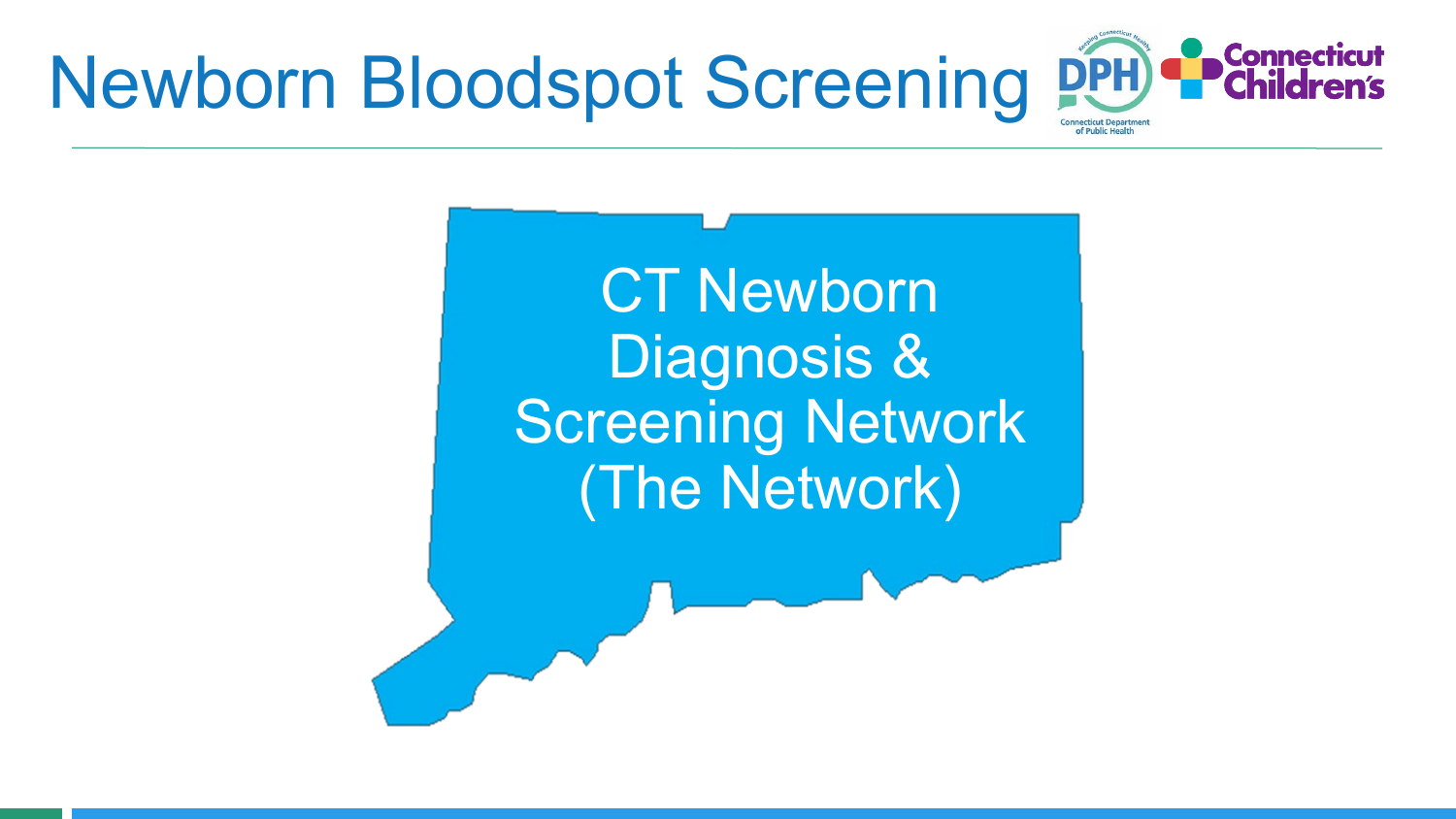## CT NBS System



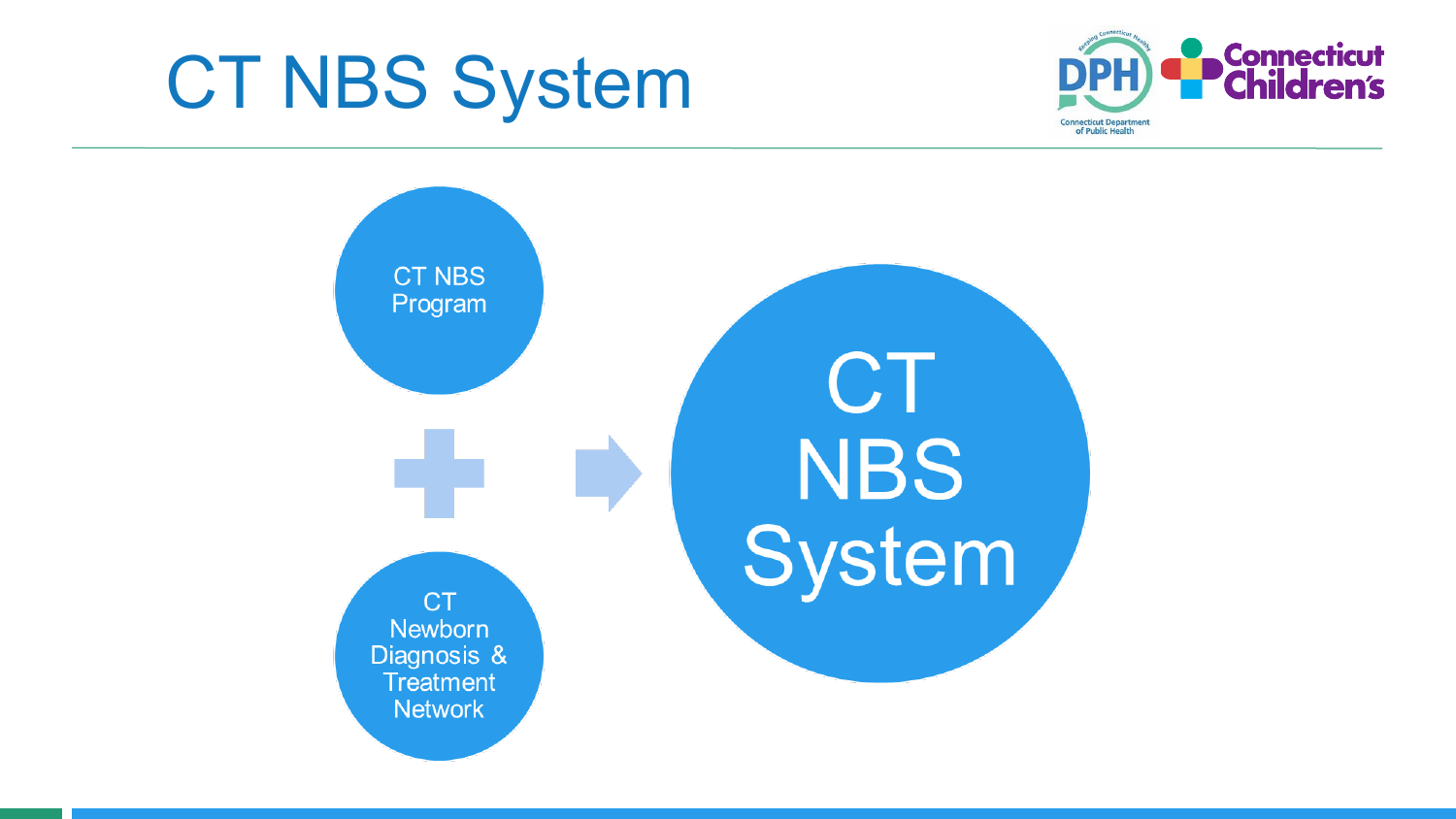



#### **Develop a telehealth system** to:

- Increase access to healthcare
- Support families in the pre-diagnosis phase

#### **Incorporate the Family Voice** :

- Build and train a Family Advisory Group
	- In partnership with PATH CT: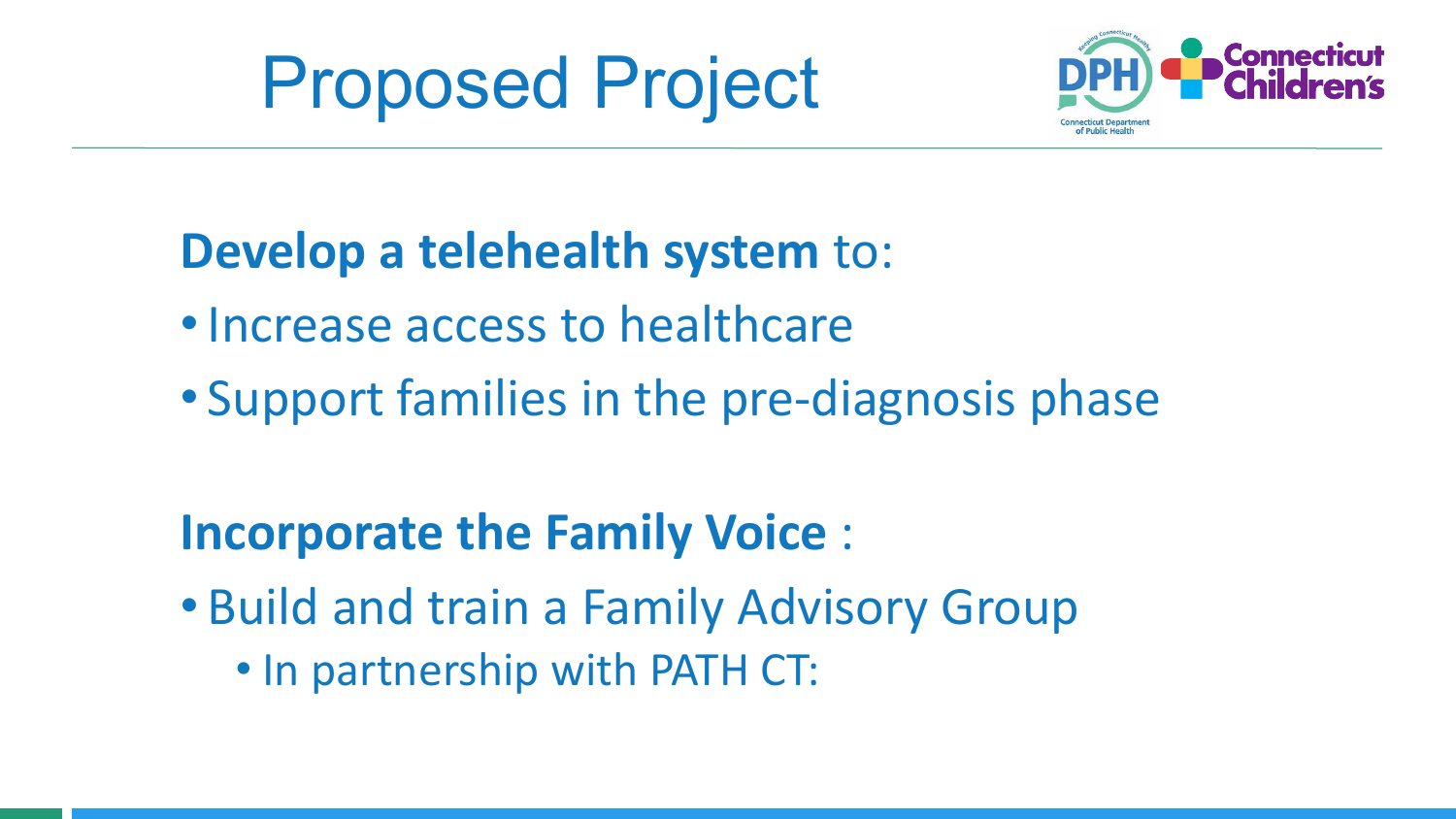



Use telehealth platform to:

•*expand access* •*increase equity* •*decrease time in pre-diagnosis phase* •*reduce the stress families experience*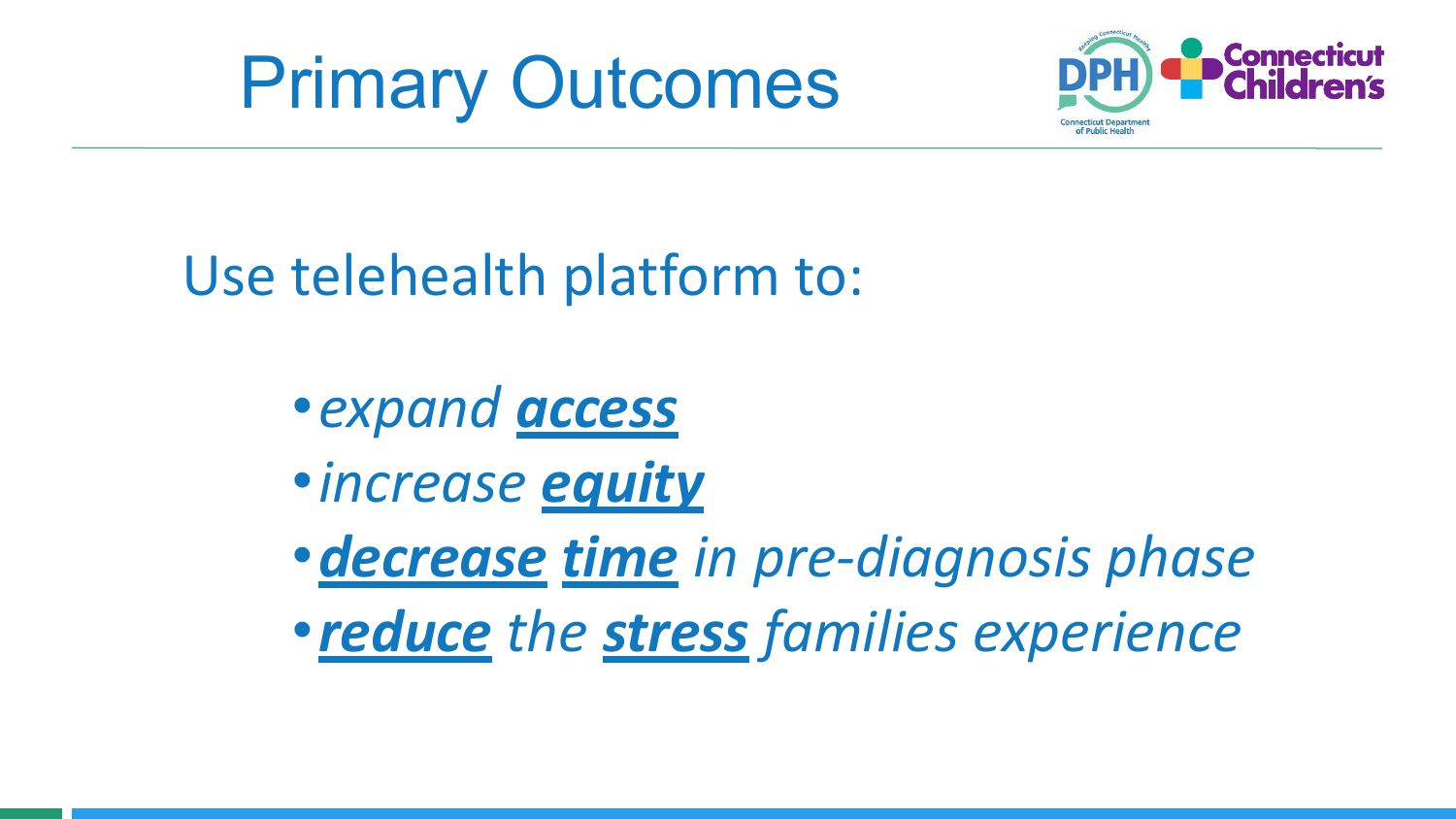# Accomplishments



#### • **Telehealth** system

- The Network (previously a virtual department) was turned into a 'schedulable' department in our EHR (Epic).
	- Including an intake visit questionnaire for GC visits
	- Parents/guardians can fill out via 'My Chart' prior to appt
- Started offering telehealth visits end of March 2021.
- HCPs can make referrals via Epic and families can call to schedule.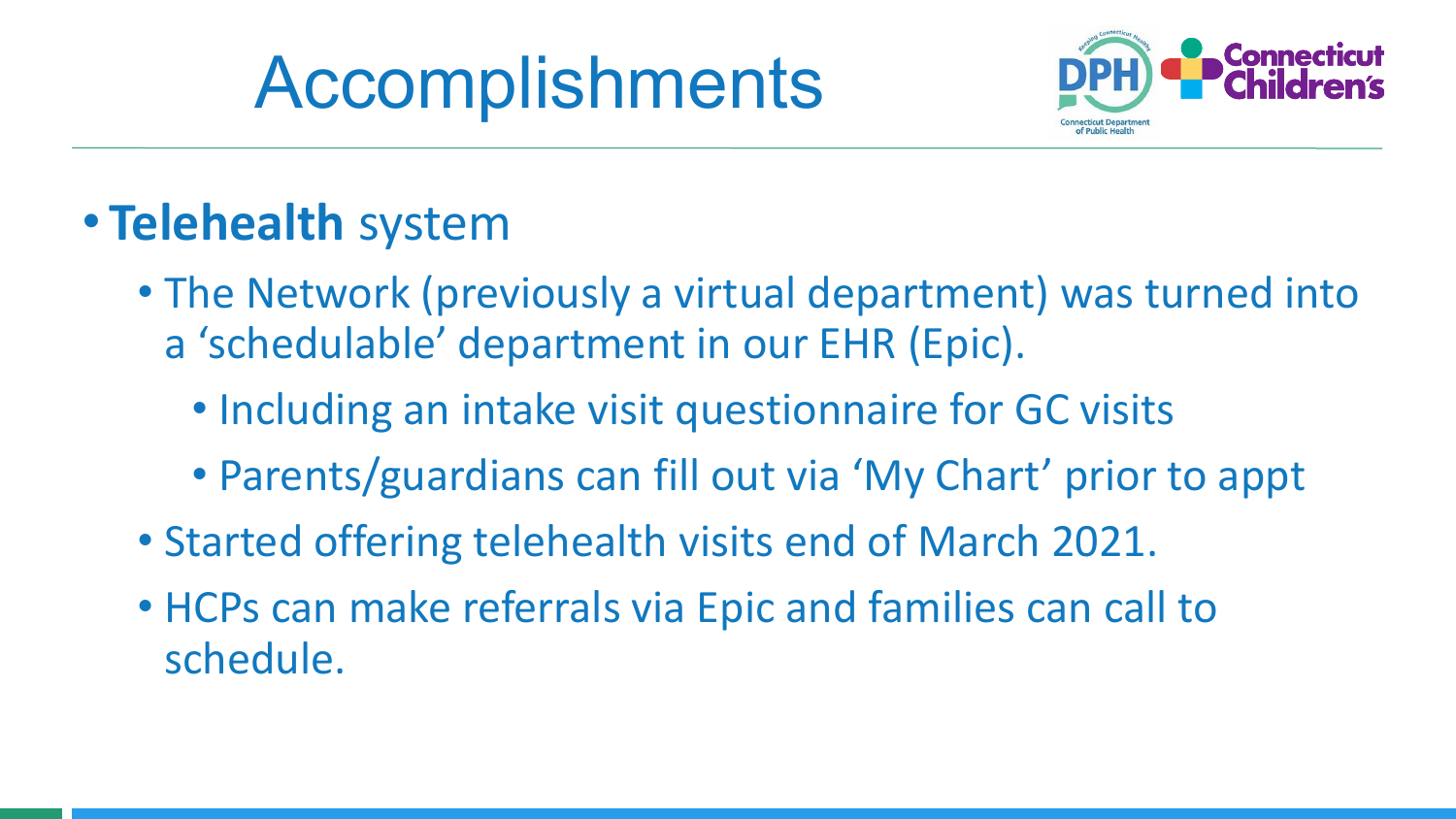# Accomplishments



- Created a **Letter of Invitation** for No Cost Genetic **Counseling** 
	- Will start with a focus on the sickle cell disease population
		- Consulted with Health Equity Solutions, Inc. for culturally appropriate input
- Created a **strong partnership with PATH CT**
- Created a **Family Advisory Group**
	- The Network staff had cultural diversity training